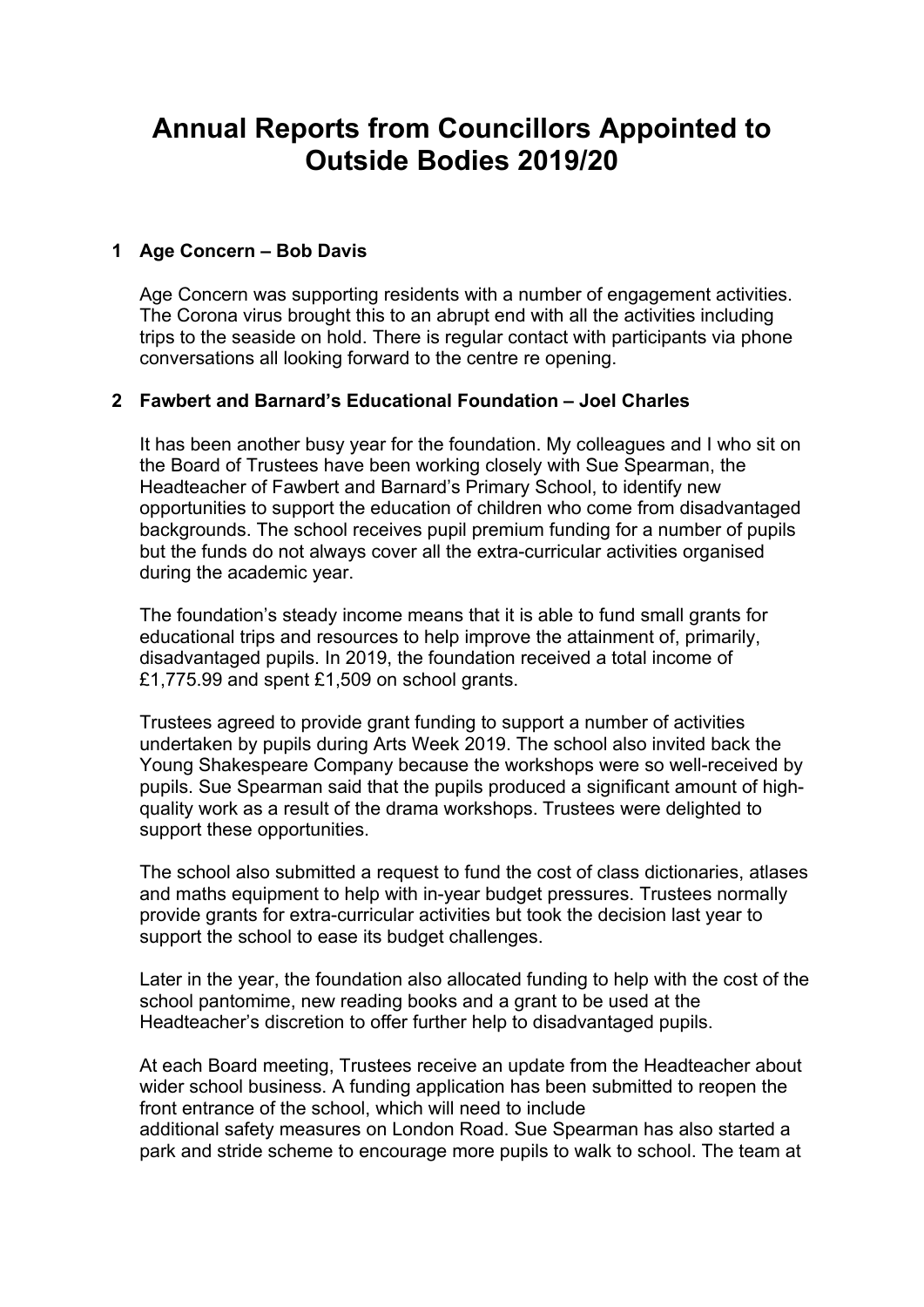Fawbert and Barnard's continues to work with parents to address parking concerns during peak drop-off and pick-up times.

The Board is keen to receive more grant requests from external applicants and will be looking at options to encourage more submissions. I am personally interested to look at wider opportunities to fund specific educational projects submitted by individual pupils who want to further an interest in their studies. The foundation looks forward to building on the success of last year and supporting more children to achieve their educational ambitions.

## **3 Harlow Arts Council – Jean Clark**

The Harlow Arts Council is a voluntary umbrella organisation for the visual and performing arts in the Harlow area. Its role has been greatly reduced, as it no longer gives grants, lends technical equipment or administers rehearsal space. Its main function is to monitor the arts and host a summer festival/Garden Party.

Last year, we met early in the year. We initially had real funding problems. When we eventually managed to secure funding, we had to delay the Festival from July to September 8th. This was organised mostly through email. Some performers struggled to come, due to the later date. However, it was still a very positive, enjoyable Festival. The weather was fine and holding it in the museum gardens is always a huge part of its success.

We met this year in February and early March. Incidentally, I was appointed the official room booking person, due to a change in council rules! We had set the date for this year's Art of the Garden Party for July 12th. We were looking forward to this and had many creative ideas for both performing and funding. And then Covid 19 accelerated and we went into lockdown. Obviously, the Festival had to be abandoned.

The future of the arts is a matter of gloomy debate in the press. Hopefully,Harlow Arts will be more resilient!

### **4 Harlow Occupational Health Centre – Frances Mason**

There have been 3 Board Meetings, the 4th cancelled due to Covid-19. I was unable to attend 1 of the 3 Board Meetings, due to hospital treatment.

Overall, for a relatively small organisation up to December 2019 they had seen an increase in new business through their web-site. The figures for the year-end October 2019 has reported a profit of £11,264 which is encouraging especially when the previous year a loss of £6K was recorded.

A Loan taken out with Harlow Health Centres Trust will have been completed by 31.12.2019 saving £6390.00 for 2020.

Staff received a 2% increase with effect from January 2020.

Across the board increases at an inflationary rate of 1.75% were made.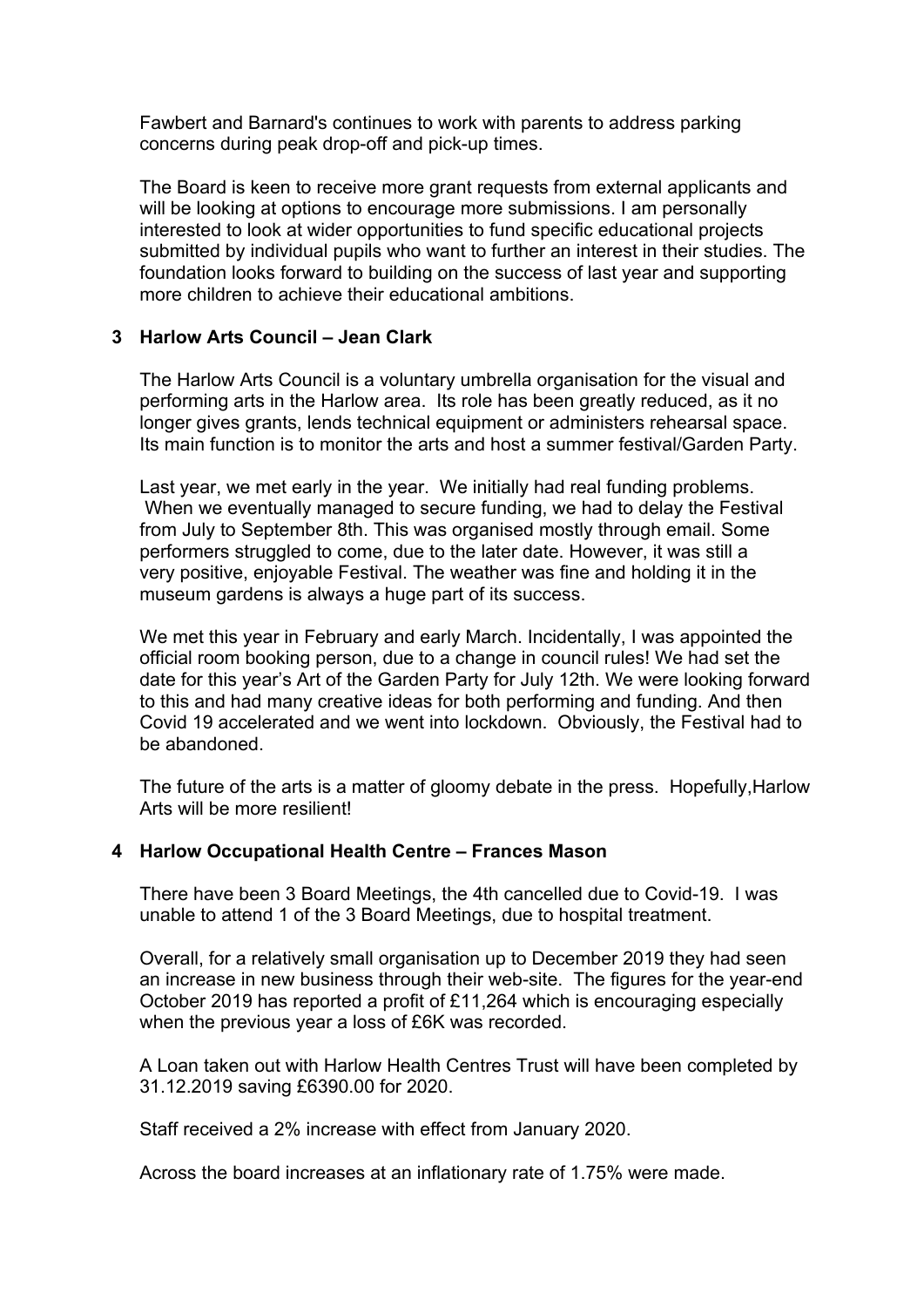Christmas Card Charity Donation for 2019 was made to The Chocolate Run, (helping Harlow's Homeless and vulnerably housed) with the company matching monies raised by employees.

Contract meetings took placed with Epping Forest District Council and Princess Alexandra Hospital. Other work comes from Essex Police, Essex Fire & Rescue Service and Harlow Council, to name a few.

HOHC have been having problems in Edinburgh Place where seemingly a 'new site' for dumping 'white goods' seemed to be developing, these matters were reported to Harlow Council and Environmental Health Team were involved.

Additional Expense will be incurred this year with IT moving to Windows 10.

The Coronavirus (Covid-19) pandemic has created new challenges to HOHC. As the work tends to come in within a 2 week timeframe and with Essex Police initially stopping recruitment, they were faced with the situation to furlough most staff, with the exception of the Chief Executive and a Health Professional who remained in place to keep business ticking over. Business quickly increased and it has been a particularly challenging 3 months. They took advantage of the 'bounce back' loan, (£560 pm) particularly as they had finished the loan to Harlow Health Centres Trust. Very soon afterwards recruitment screening interviews started to be booked again along with occupational health screening etc.

HOHC have adapted their building to ensure processes in place to meet the challenges of Covid-19 with Social Distancing, Sanitisers, PPE etc. Limited staff (4) have now returned working a couple of days a week from home, or in the office. Although technology has been used for some assessments there is still need for face to face assessments with Doctor. In total HOHC have current staff of 12, 3 employees are full-time, there is a flexible workforce to ensure satisfactory home life at the same time covering the requirements of the business.

For information HOHC offer the following services to local companies:

Medical Assessment (initial and new) Assessments other inc Drivers/Confined Space Screening Tests All inc COSHH Audio/Vision/Blood/Lung Function New Starter & Paper Screens Health Promotion inc OHA Screens Voluntary Physiotherapist **Counselling** Training Courses All Immunisations Work

In the way most Companies may be considering doing things differently, this pandemic has created opportunities which will be under review. They are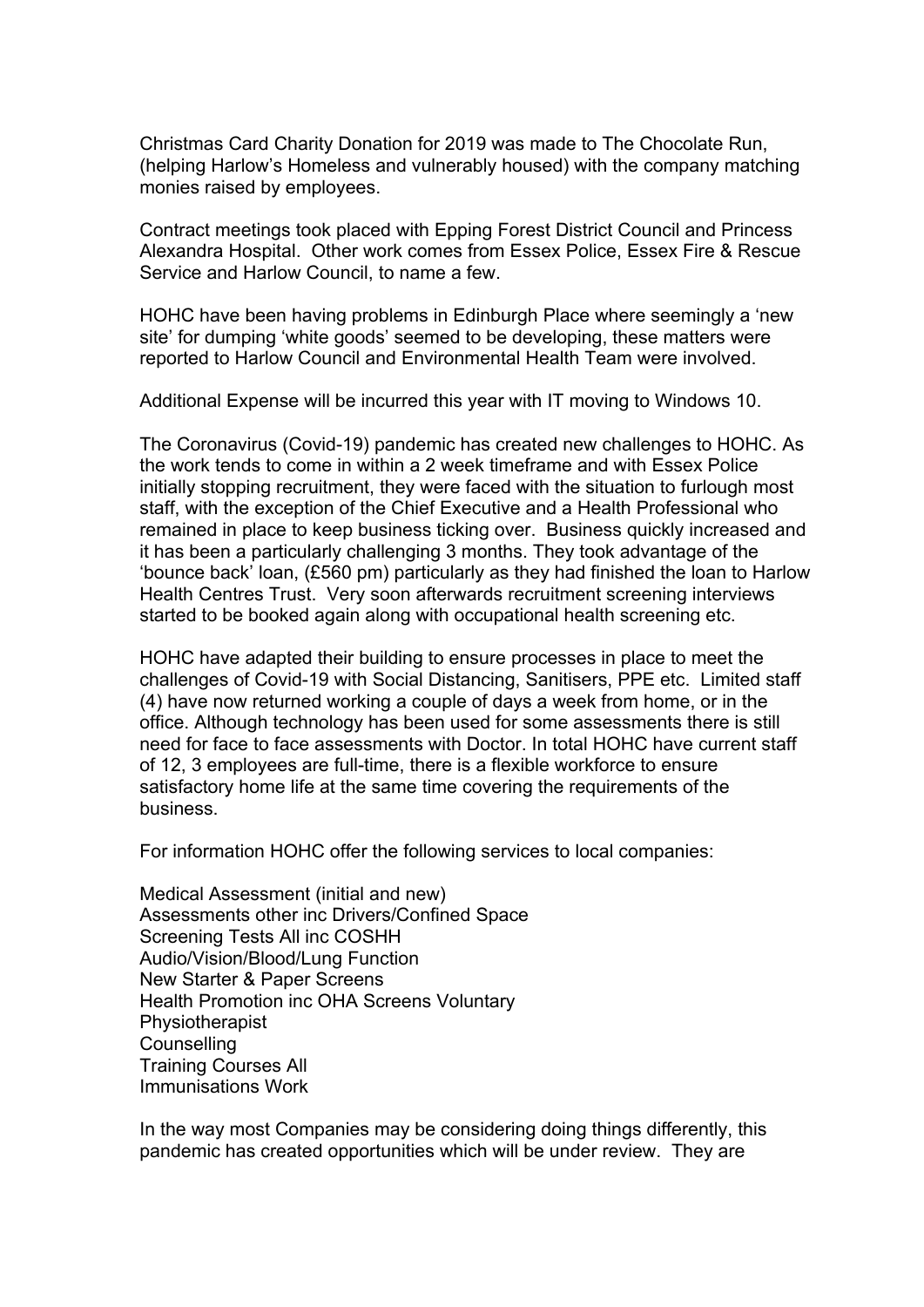currently involved in screening Shielded staff who will be in the process of returning to work for a number of organisations.

## **5 Essex Police & Fire Commissioner Panel – Frances Mason**

In the role as a Panel Member ie critical friend, I have attended Essex Police & Fire Crime Panel Meetings in July, October, December 2019, February and June 2020.

In addition, I have been on a number of sub groups attending additional meetings in Chelmsford & Witham in relation to:

Essex Fire & Rescue IRMP (Integrated Risk Management Plan 2020-2024) Essex Police & Crime Plan Extension (2020-21)

The sub groups have been with 4/5 panel members and have worked through to final publication of both documents. EPFC Roger Hirst personally thanked the group for involvement of the recent Extension Plan which was completed within a very short time short timeframe.

Decisions made during 2019/20 relate to:

Appointment of Essex Fire & Rescue Section 151 Officer Appointment of 2 Independent Panel Members Budget Setting Process Essex Precept (2.94%) Quarterly Performance Reports

Although operational issues are not discussed in this panel, I have influenced important decisions from Harlow's perspective and raised important issues i.e. Permitted Development in terms of Essex Fire & Rescue Service IRMP.

### **6 Stansted Airport Consultative Committee (STACC) – Danny Purton**

I have continued to play an active role on this statutory body that seeks to represent the views of many sectors of the society to the Airport Management.

Due to a change in Representation following last year's Council Elections in Uttlesford and retirements I was asked and agreed to take the leadership on Environmental Issues and have since led and Chaired the EI Group focussing on:

- Noise Action Plan
- Benchmarking with other Airports
- New Aircraft Routing system

I am also playing a part on a study into the Regional effect of Stansted in terms of Traffic, Public Transport, Skills Training, the Economy and other strategic issues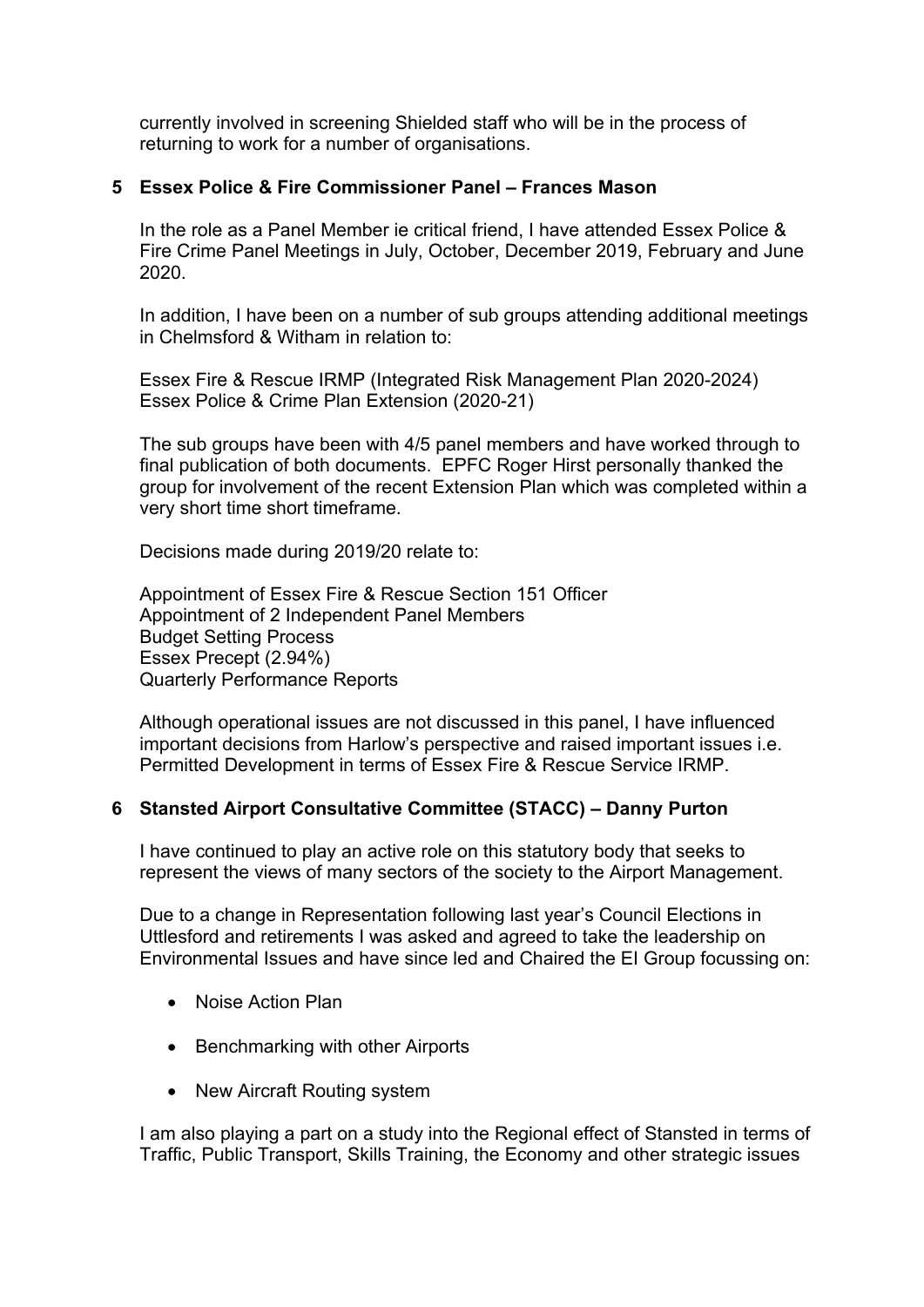Since Lockdown virtual meetings have been held most recently to consider the Airport management Recovery Plan including safety measures for passengers – maintaining highest levels of Public Transport access – Border Force – rising reintroduction of flights.

## **7 North Essex Parking Partnership – Danny Purton**

I continued to play a very active role in this organisation as a representative from Harlow but also as Vice-Chairperson. Apart from ensuring that we established our quota of schemes for the coming year I also participated in the introduction of 3PR school safety projects in Harlow.

## **8 Great Parndon Community Association – Danny Purton**

I have been working with the Management Group to assess the Lease arrangements with Harlow Council and since lockdown the Access to Grants available through various schemes. I am an active user of the GPCA facilities.

## **9 Epping Forest Community Transport – Danny Purton**

I attended the Annual Meeting and was informed about the activities of the service which is expanding in the Harlow Area – I was urged to raise the issues of financial support from Harlow Council towards the service which is in need of funds.

### **10 Essex Waste Partnership – Essex Flood Prevention Board – Danny Purton**

The Environment Portfolio covers both of these functions and I have continued to attended the meetings held in Chelmsford to discuss co-operation and joint activities for the benefit of Harlow.

# **11 PATROL – Stansted Gateway Transportation Board – Danny Purton**

There have been no meetings of these bodies although most of the issues have been covered by other organisations.

# **12 Essex Health Scrutiny and Overview Committee – Tony Edwards**

Reviews and scrutinises matters relating to the planning, provision and operation of health services in the County of Essex. Including primary, secondary, tertiary care, and public health, and may involve reviewing the work of commissioners (such as local clinical commissioning groups), providers of health services (such as hospitals) and other organisations in the health sector. I have attended Committee Meetings and undertaken training. Items discussed have included the re provision of Princess Alexandra Hospital, the performance of Clinical Commissioning Groups and latterly the impact of Covid19 on the Care Sector.